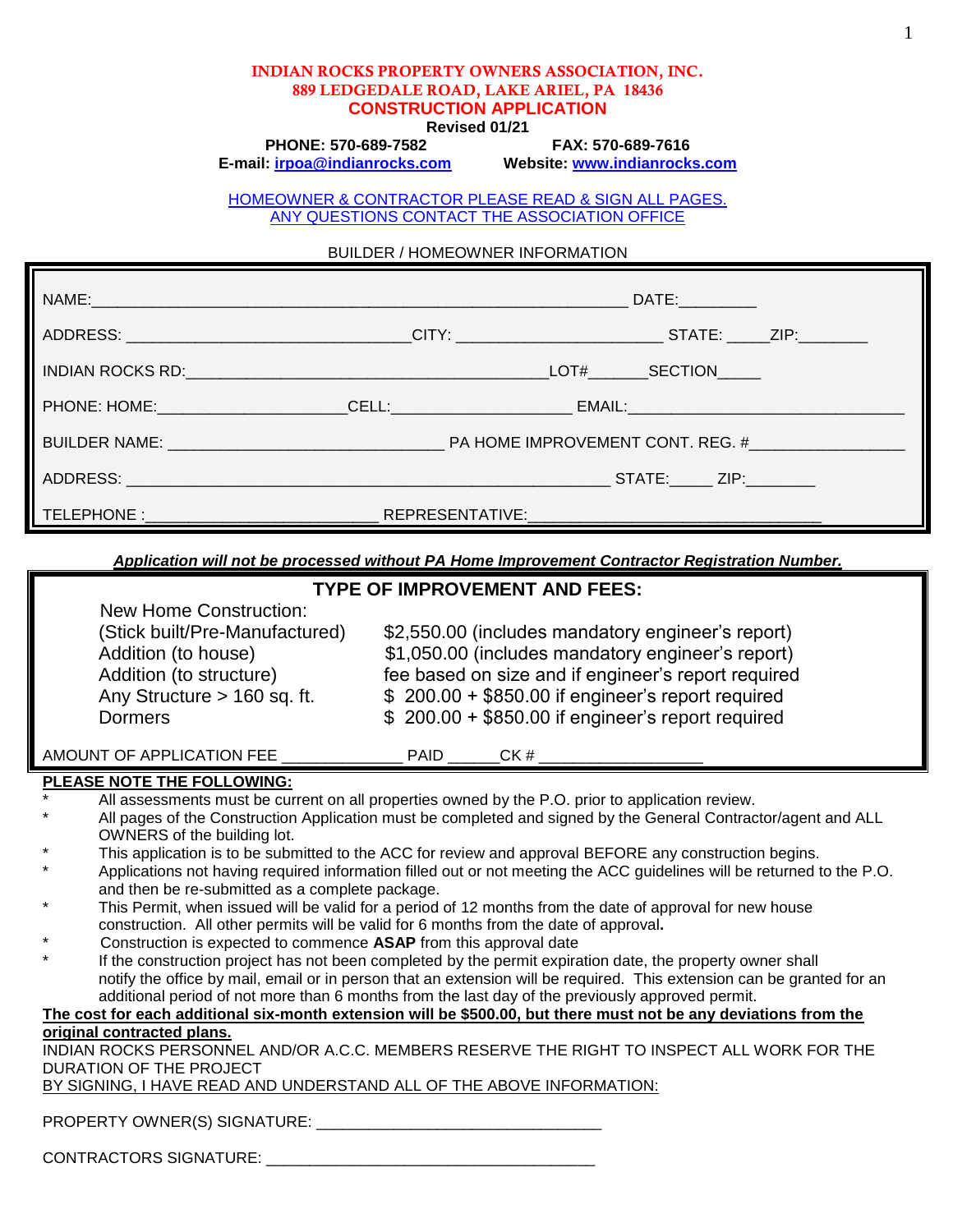| <b>FRAME TYPE:</b>                                      | <b>SETBACK INFORMATION</b>            |
|---------------------------------------------------------|---------------------------------------|
| Masonry (wall bearing)                                  | Front                                 |
| Wood                                                    | <b>Right Side</b>                     |
|                                                         | Left Side                             |
| SIDING: (EARTH TONE SHADES OF BROWN ONLY)               | Rear                                  |
| Log                                                     |                                       |
| Wood Grain Vinyl (in an earth tone shade of brown)      | <b>SHINGLE: (EARTH TONE SHADES OF</b> |
| T1 11                                                   | <b>BROWN OR DARK GREEN ONLY)</b>      |
| Flitch/Rough Cut                                        | Asphalt                               |
| Other                                                   | Metal                                 |
|                                                         | Fiberglass                            |
| DIMENSIONS:                                             | <b>Cedar Shakes</b>                   |
| Sq. ft. min. foundation area: 715 sq. ft. sec. 1,2 & 3; |                                       |
| 675 sq. ft. BT & TP Sec.                                | DRIVEWAY:                             |
| Garage or Shed                                          | Stone                                 |
| Height (mean ground height not to exceed 27 ft.) a      | <b>Blacktop</b>                       |
| 32' maximum is allowed for chalet type homes.           | Other                                 |
|                                                         |                                       |

#### **If an Addition; please specify type of room to be added:**  \_\_\_\_\_\_\_\_\_\_\_\_\_\_\_\_\_\_\_\_\_\_\_\_\_\_\_\_\_\_\_\_\_\_\_\_\_\_\_\_\_\_\_\_\_\_\_\_

EXTERIOR COLORS: (Submit sample of type & color of all materials)

- DOORS, TRIM AND SHUTTERS CAN BE PAINTED MUTED SHADES OF DARK GREEN OR DARK RED.
- ALL WINDOWS, FRAMES, SILLS, CASINGS, GRIDS, GUTTERS, LEADERS, SOFFITS, FASCIA, ETC. ARE TO BE EARTH-TONE SHADES OF BROWN.
- **ABSOLUTLY NO WHITE.**

**All job sites are required to have a dumpster or another approved method of garbage removal on site during the time of construction. Regardless of method: all job sites must be cleaned up by the end of the week.**

INDIAN ROCKS PERSONNEL AND/OR A.C.C. MEMBERS RESERVE THE RIGHT TO INSPECT ALL WORK FOR THE DURATION OF THE PROJECT BY SIGNING, I HAVE READ AND UNDERSTAND ALL OF THE ABOVE INFORMATION:

PROPERTY OWNER(S) SIGNATURE: \_\_\_\_\_\_\_\_\_\_\_\_\_\_\_\_\_\_\_\_\_\_\_\_\_\_\_\_\_

CONTRACTORS SIGNATURE:

# **PROCEDURES TO OBTAIN APPROVAL**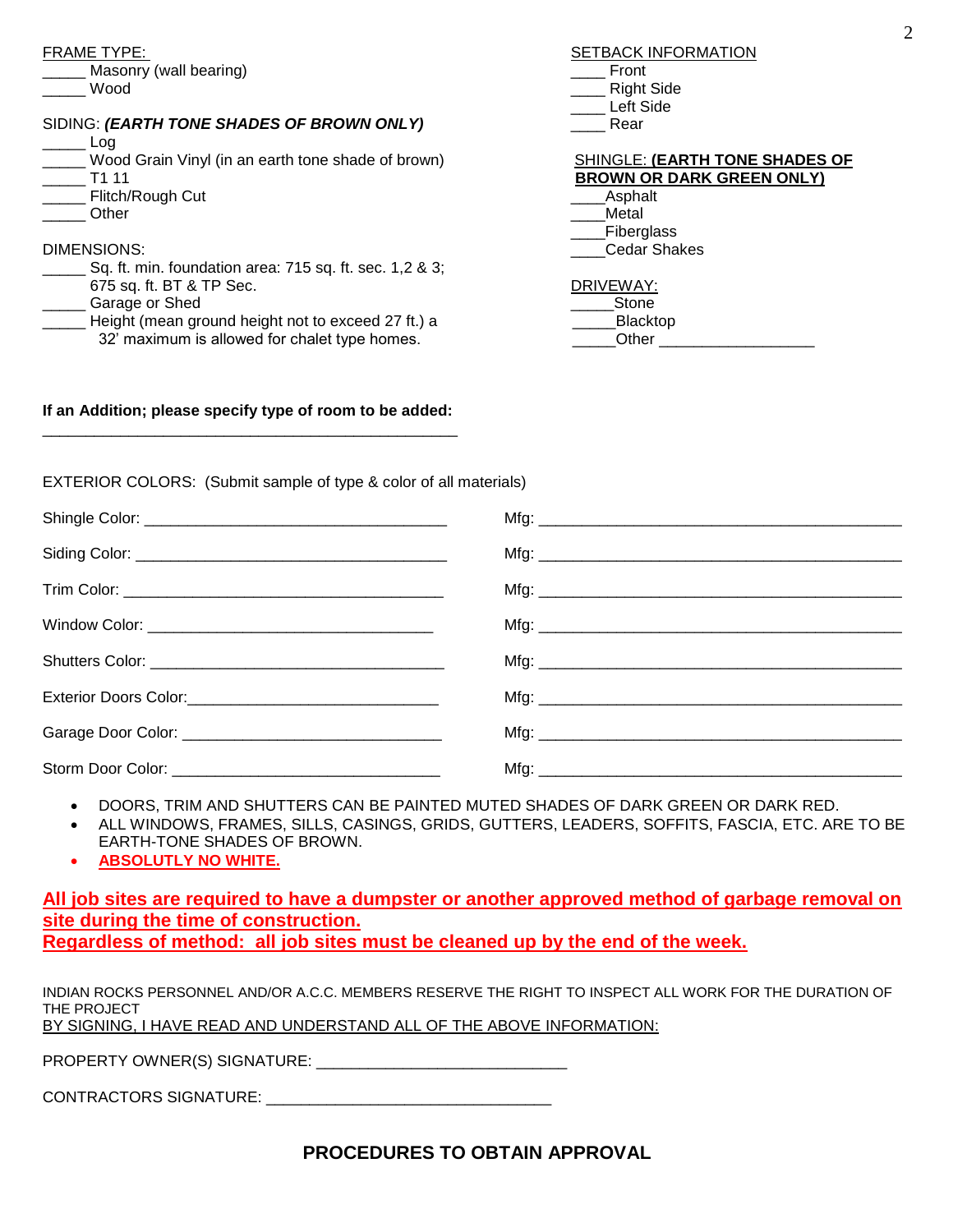Submit **one (1)** copy of the following to the Architectural Control Committee (ACC). No application will be processed until **ALL** required documents and information is supplied.

- 1. A copy of the Salem Twp. Sewage Permit and design of the septic system by a certified individual.
- **2.** A copy of the Salem Twp Building permit.
- 3. Plot plan, drawn by an engineer/licensed surveyor or homeowner, drawn to scale and signed by the engineer/surveyor and showing the **exact** location and measurements of the following: House, deck, steps, garage, and any cross drains
- 4. Driveway the width is not to exceed 20'.
- 5. Impervious Surface total impervious surface is not to exceed 20% of total lot square footage.
- 6. Culvert pipe under all driveway entrances. (Size determined by maintenance). Length of pipe determined by width of driveway. Must be 2 feet longer than width of driveway.
- 7. All setbacks front, sides, & rear. (**Sections 1,2, & 3** are 40' Front & 10' Side & Rear, for **Sections BT &TP**  are 25' Front, 10' Side & Rear.) **Remember:** This includes driveway, permanent structures, overhang, cantilever, chimney & all other
- projections. 8. Septic tank(s) and drain field: **Remember:** Edge and sides of the field to be a minimum of 10' from the edge of the property line. **Minimum slope of bed = 2:1**
- 9. Show existing as well as proposed contour lines of the property.
- 10. Landscaping: must show location of beds, plant material, & lawns. **Remember:** Any landscaping that changes the grade may require a permit approved by the A.C.C.
- 11. A complete set of plans showing the following specifications: All elevations - showing height and foundation wall to each floor and to roof ridge/peak. **height (mean ground height is not to exceed 27' ) a 32' maximum is allowed for chalet type home.**
- **12.** All proposed exterior colors **Siding must be an earth-tone shade of brown, doors, trim & shutters may be painted muted shades of red or green.**
- Submit samples of the shingle, siding, trim, windows, doors, gutters, shutters & foundation finish. 13. Fuel tank(s) - location & type.

In-ground tanks must be submitted & shown that industry standards have been followed. **Remember:** All tanks must be **Hidden from view** by landscaping or a lattice fence painted an earth-tone shade of brown.

- 14. Hot tubs must be located on the plans. Only hot tubs that allow the water to remain in the tub for an indefinite period of time will be considered. Approval on a case-by-case basis. **SEE RESOLUTION No. 2009-10.**
- 15. Television Antennas/Dishes Indicate location (inconspicuous) on the house and size (up to 36" diam.) on the plans. Approval is on a case-by-case basis.
- 16. Roof pitch- all main roofs require a minimum pitch of 4/12.
- 17. Any building/structure that is in excess of 160 sq ft.
- 18. Soil erosion & sedimentation plan A statement from the excavating contractor/builder as to what measures will be taken to control site sedimentation from our swales, neighboring properties, etc.
- 19. A storm water management plan submit a plan showing what is to be done for water drainage.
- 20. Certificate of Insurance.
- 21. A check in the amount of the applicable fee payable to IRPOA for permits.

INDIAN ROCKS PERSONNEL AND/OR A.C.C. MEMBERS RESERVE THE RIGHT TO INSPECT ALL WORK FOR THE DURATION OF THE PROJECT BY SIGNING, I HAVE READ AND UNDERSTAND ALL OF THE ABOVE INFORMATION:

PROPERTY OWNER(S) SIGNATURE: \_\_\_\_\_\_\_\_\_\_\_\_\_\_\_\_\_\_\_\_\_\_\_\_\_\_\_\_\_\_\_\_\_\_

CONTRACTORS SIGNATURE: \_\_\_\_\_\_\_\_\_\_\_\_\_\_\_\_\_\_\_\_\_\_\_\_\_\_\_\_\_\_\_\_\_\_\_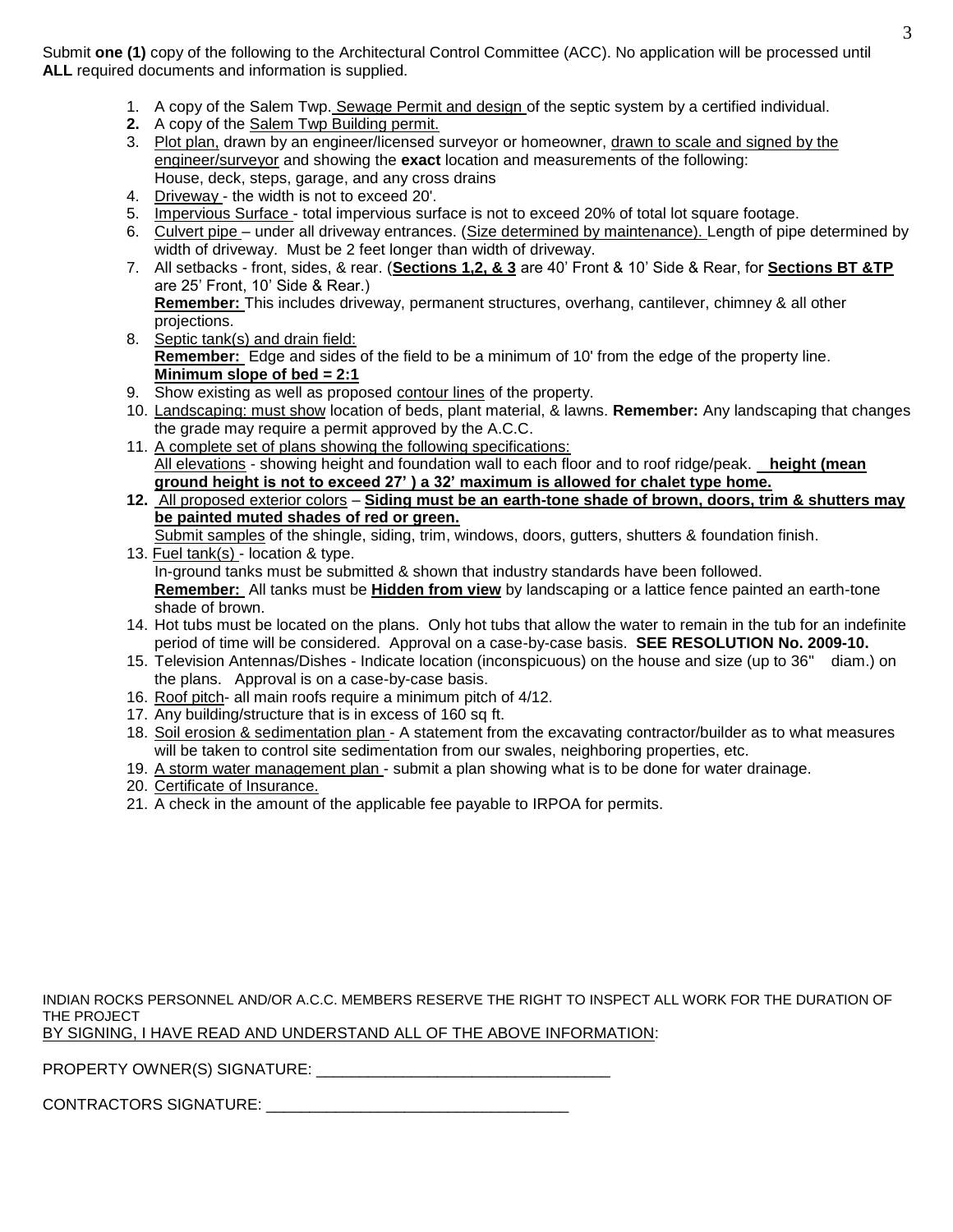## **SITE PREPERATION FOR APPROVAL:**

Stake out and mark, with red or orange ribbon/paint, the proposed location of the following: House showing front, back and side setbacks. Driveway(s) Water lines Septic tanks and drain field All drainage pipes, such as down spout leaders to swale and drainage culverts. **REMEMBER**: Each property owner is responsible for all surface water run-off. Flag all trees that are to be removed (see attached tree removal application) Storage shed(s) or other free-standing structures Survey stakes are to be placed by a registered surveyor. **No estimated location.** Underground electric service must be direct to the house without deviation. Any deviation must be approved.

### **SEPTIC SYSTEM LOCATION**

**A COMPLETE PROPERTY SURVEY MUST BE COMPLETED SHOWING ALL CORNER PINS.**

**STAKE OUT AND MARK THE LOCATION OF THE BED, DRAIN FIELD, ETC.**

**REMEMBER: All septic mounds shall be located at the rear or sides of the property. If, by chance, the only location deemed suitable for the drain field location is at the front of the property, Indian Rocks P.O.A. will need a statement from the S.E.O. of Salem Township stating this.**

INDIAN ROCKS PERSONNEL AND/OR A.C.C. MEMBERS RESERVE THE RIGHT TO INSPECT ALL WORK FOR THE DURATION OF THE PROJECT.

BY SIGNING, I HAVE READ AND UNDERSTAND ALL OF THE ABOVE INFORMATION:

PROPERTY OWNER(S) SIGNATURE\_\_\_\_\_\_\_\_\_\_\_\_\_\_\_\_\_\_\_\_\_\_\_\_\_\_\_\_\_\_\_\_\_\_\_\_\_\_\_\_\_\_\_\_\_\_\_\_\_\_\_\_

CONTRACTORS SIGNATURE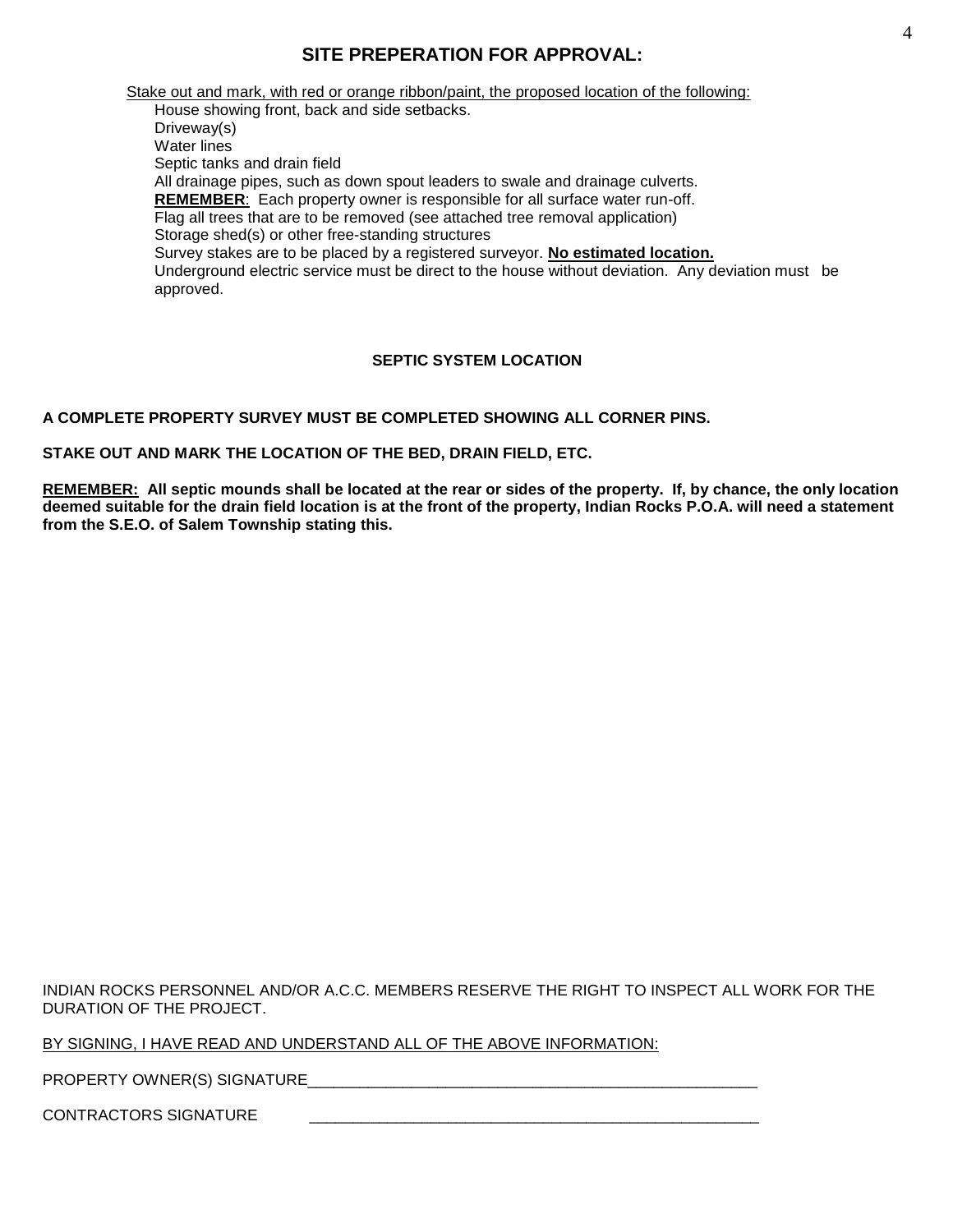## **APPLICATION FOR TREE REMOVAL**

| PHONE NUMBER: ___________________________                             |  |
|-----------------------------------------------------------------------|--|
| NUMBER OF TREES TO BE REMOVED ON MY PROPERTY: _________________       |  |
| PLEASE MARK THE TREES WITH TAPE, PAINT, RIBBON, OR ROPE. (CIRCLE ONE) |  |
| <b>EXPLAIN THE LOCATION OF TREES &amp; REASON FOR REMOVAL</b>         |  |
|                                                                       |  |
|                                                                       |  |
|                                                                       |  |
|                                                                       |  |
|                                                                       |  |

#### **REMEMBER:**

ALL REQUESTS FOR TREE REMOVAL WILL BE CHECKED AND EITHER BE ALLOWED OR DENIED BY I.R.P.O.A. PERSONNEL BEFORE ANY SUCH CLEARING CAN TAKE PLACE.

| TREES HAVE BEEN CHECKED BY |            | าN |        | AND ARE O.K. TO BE TAKEN DOWN. |
|----------------------------|------------|----|--------|--------------------------------|
|                            | (INITIALS) |    | (DATE) |                                |

INDIAN ROCKS PERSONNEL AND/OR A.C.C. MEMBERS RESERVE THE RIGHT TO INSPECT ALL WORK FOR THE DURATION OF THE PROJECT

BY SIGNING, I HAVE READ AND UNDERSTAND ALL OF THE ABOVE INFORMATION:

PROPERTY OWNER(S) SIGNATURE: \_\_\_\_\_\_\_\_\_\_\_\_\_\_\_\_\_\_\_\_\_\_\_\_\_\_\_\_\_\_\_\_\_\_\_\_\_\_\_

CONTRACTORS SIGNATURE: \_\_\_\_\_\_\_\_\_\_\_\_\_\_\_\_\_\_\_\_\_\_\_\_\_\_\_\_\_\_\_\_\_\_\_\_\_\_\_\_\_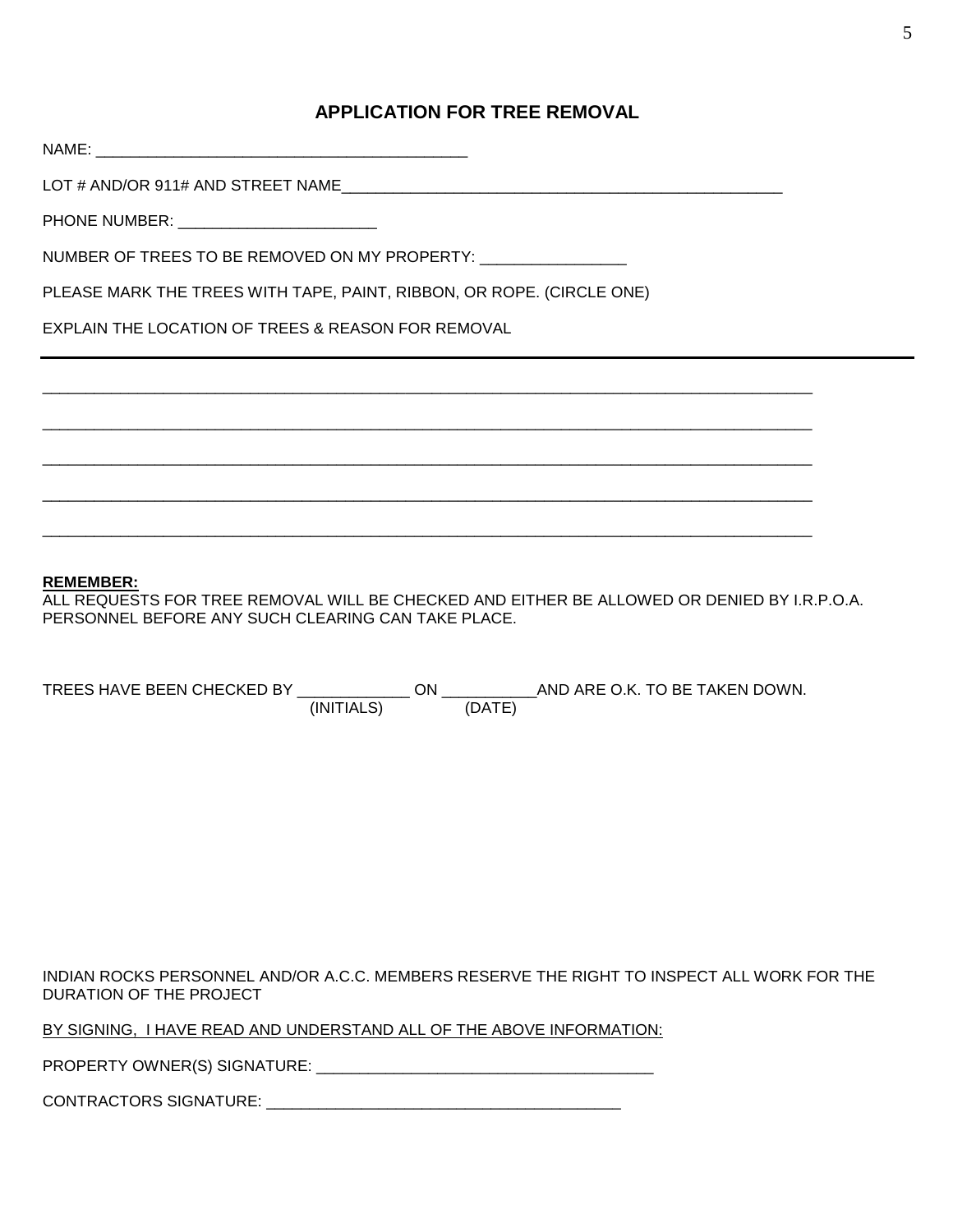### PERMISSION FOR PERCOLATION TESTING, SALEM TOWNSHIP **A current certificate of insurance of excavator digging test pits is required.**

|                          | Lot # & Road New York 1997 |      |  |
|--------------------------|----------------------------|------|--|
| <b>Permanent Address</b> |                            |      |  |
|                          |                            |      |  |
|                          |                            | Date |  |
|                          | (Property Owner(s))        |      |  |
|                          |                            | Date |  |
|                          | (Designated Agent)         |      |  |

Applicant grants permission to its agent to enter the above property to perform a Site Evaluation and Percolation Testing according to D.E.R. and Salem Township regulations and policies.

Excavator must have on file a current copy of certificate of insurance before any digging takes place on the above property.

Lot must be surveyed prior to excavation.

Property owner(s) are responsible to see that the Salem Township Sewage enforcement officer (S.E.O) has marked out the exact location of the testing area. The S.E.O., Gary Enslin, can be reached at the Salem Township building on Fridays between the hours of 9:30 am – 12:30 pm by calling (570) 689-4663.

**REMEMBER**: ALL HOLES MUST BE BACKFILLED after the inspection process is completed by the Sewage Enforcement Officer.

**REMEMBER:** This is not a permit to install an on site sewage system of any kind, this only allows for the access to perform the testing.

### **SIGNATURES ARE REQUIRED BY THE OWNER AND THE CONTRACTOR**

**REMEMBER: All septic mounds shall be located at the rear or sides of the property. If, by chance, the only location deemed suitable for the drain field location is at the front of the property, Indian Rocks P.O.A. will need a statement from the S.E.O. of Salem Township stating this.**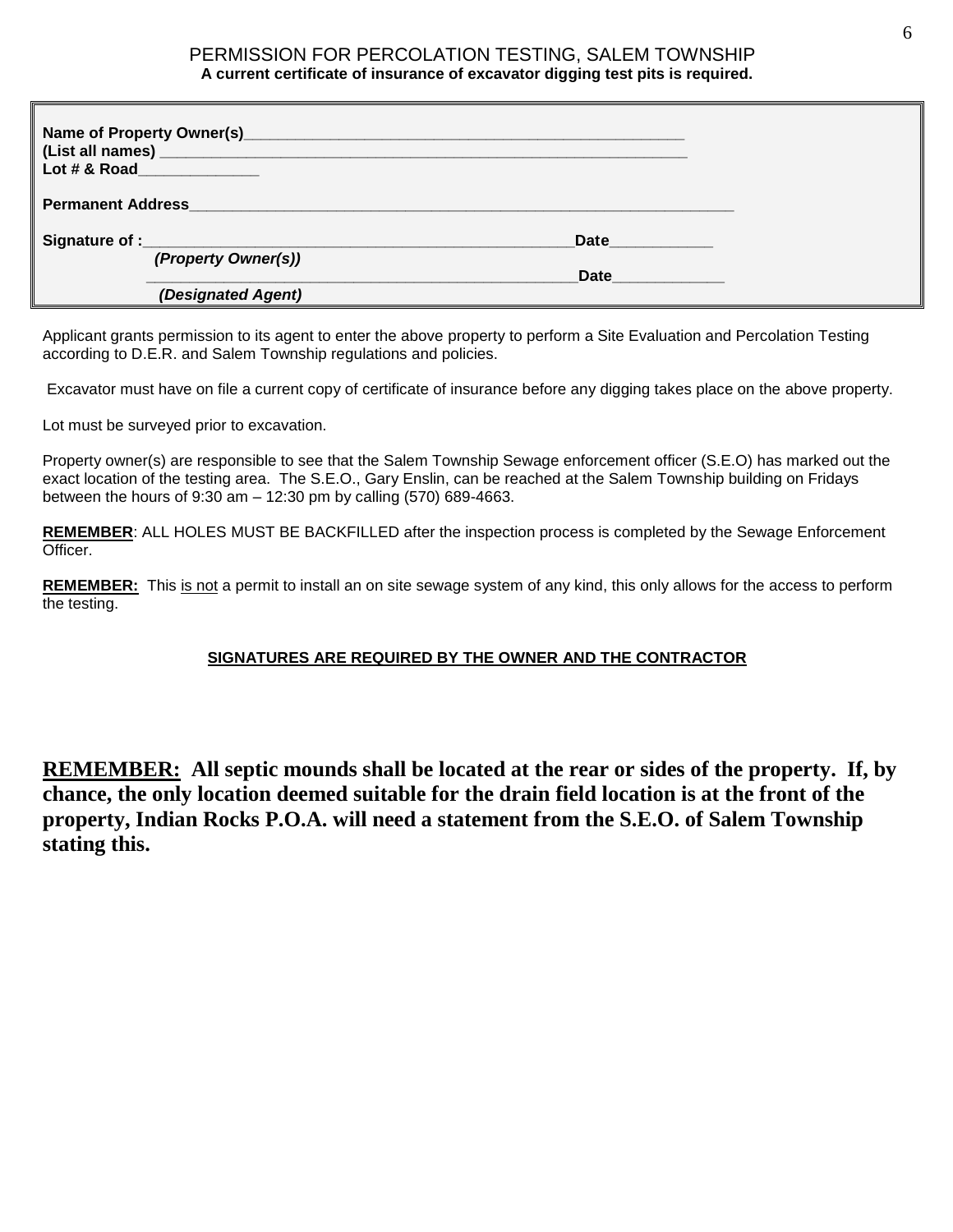## **COMMENCEMENT OF CONSTRUCTION**

- **BLASTING**: If required, contact the office for detailed instructions. NO CONSTRUCTION IS TO TAKE PLACE UNTIL THE PROPERTY OWNER(S) HAS THE LETTER OF APPROVAL IN HAND.
- **SETBACK INSPECTION**: Call the office. Once the house has been staked out according to the submitted plot plan, no further work can be undertaken until said inspection is completed by Indian Rocks personnel.
- $\triangleright$  **CHANGE ORDER**: must be approved by the A.C.C. If there is a change in colors, materials, square footage, roof style or slope, additional garage, shed, driveway location, etc.
- **CONCRETE WORK**: concrete work will be the only reason for after hours working. **REMEMBER:** The property owner or contractor must notify the office before 4:30 p.m. that the extended work hours will be necessary for that day only.
- **ENTRANCE TO INDIAN ROCKS FOR ALL CONTRACTORS** is to be via the main entrance, unless previous arrangements have been made for a given day or days with the office.
- **EXALT ADAD CLOSURE:** When lights are blinking on the signs at the main entrance, no vehicles over 5 tons (10,000 lbs.) are allowed to enter Indian Rocks for that day. This is to protect our roads during the spring thaw period from the beginning of March until the end of April. **REMEMBER TO CHECK WITH THE OFFICE ON A DAILY BASIS DURING THESE MONTHS FOR UPDATED ROAD CONDITIONS.**
- **FINES ARE GIVEN TO THE PROPERTY OWNER ONLY.** All fines must be paid prior to work resuming and situation corrected.
- **STOP WORK ORDER** is effective once a fine has been handed out to a contractor. Work can resume immediately upon payment of the levied fine and the situation corrected.
- **NOTIFICATION OF COMPLETION** to the Indian Rocks office is required.
- **OCCUPANCY:** Only upon final inspections from both Salem Township and Indian Rocks can occupancy be granted. **NO EXCEPTIONS**.

INDIAN ROCKS PERSONNEL AND/OR A.C.C. MEMBERS RESERVE THE RIGHT TO INSPECT ALL WORK FOR THE DURATION OF THE PROJECT

BY SIGNING, I HAVE READ AND UNDERSTAND ALL OF THE ABOVE INFORMATION:

PROPERTY OWNER(S) SIGNATURE:  $\blacksquare$ 

CONTRACTORS SIGNATURE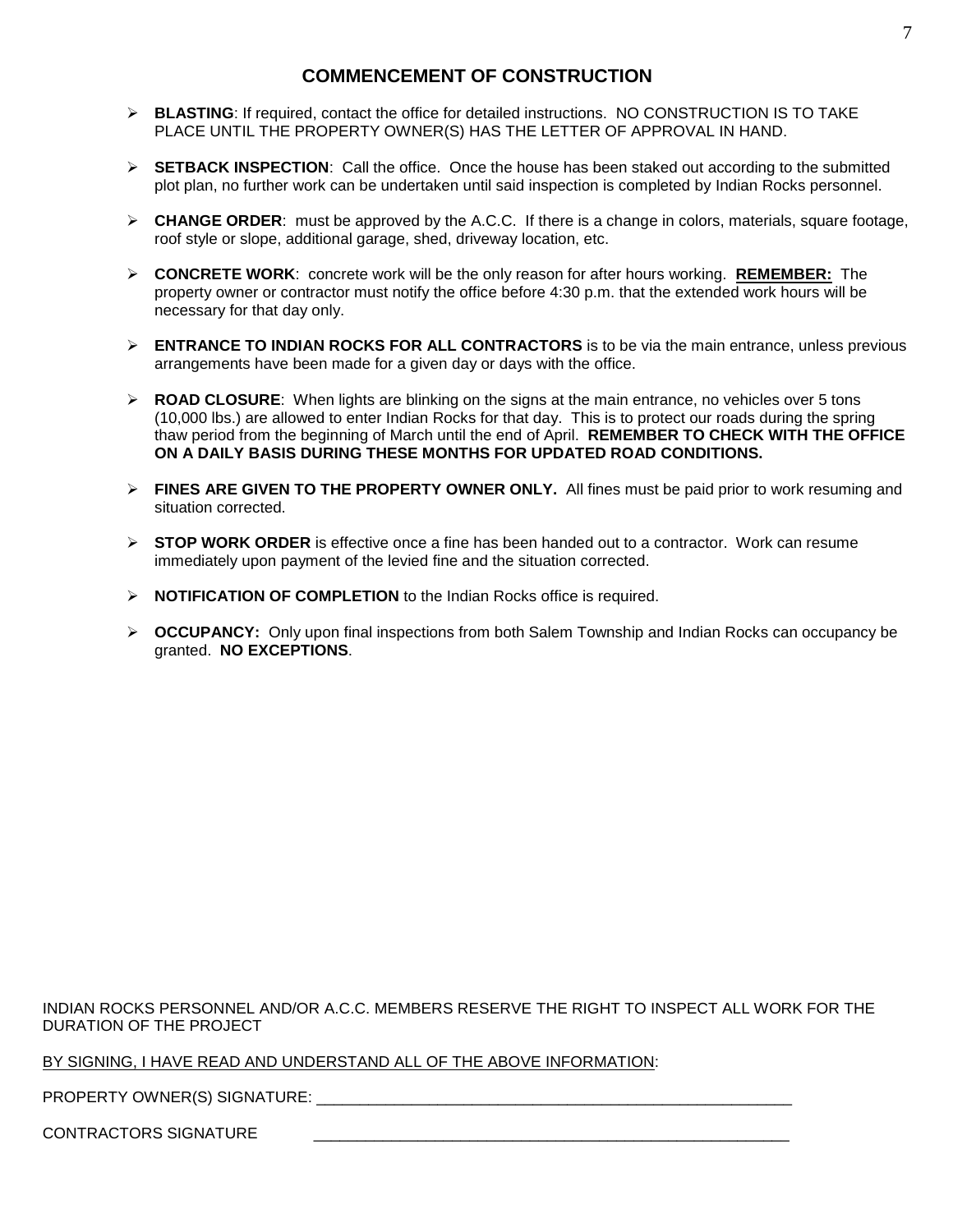**PLEASE READ CAREFULLY.** SIGNING THIS PAGE MEANS THAT BOTH THE OWNER AND THE CONTRACTOR HAVE READ THIS SECTION AND UNDERSTAND THE CONSEQUIENCES FOR NOT FOLLOWING THE RULES AND REGULATIONS OF INDIAN ROCKS P.O.A. THE AMOUNTS OF ASSOCIATED FINES ARE LISTED ON AN APPROVED SCHEDULE AND WILL BE ISSUED IF AN INFRACTION OCCURS DURING THE CONSTRUCTION PHASE OF THE PROJECT.

- 1. USE **MAIN ENTRANCE** ONLY.
- 2. GET CONTRACTORS PASSES FOR **ALL VEHICLES** REQUIRED TO ENTER THE JOB SITE FROM THE OFFICE. MUST BE GIVEN TO ALL SUB-CONTRACTORS BY THE OWNER/AGENT.
- **3.** A BUILDER'S SIGN MAY BE DISPLAYED BUT CANNOT BE LARGER THAN 4'X4' IN SIZE. **SIGN MUST BE REMOVED UPON COMPLETION OF PROJECT.**
- 4. WORKING HOURS ARE: MONDAY THROUGH FRIDAY, 7:30 am 6:00 pm; SATURDAY 7:30 am – 5:00 pm STRICTLY **ENFORCED.**
- 5. NO WORK ON SUNDAYS OR HOLIDAYS. HOLIDAYS ARE AS FOLLOWS: THANKSGIVING CHRISTMAS NEW YEARS DAY MEMORIAL DAY  $4^{\sf TH}$  OF JULY LABOR DAY
- 6. **ALL DEBRIS FROM CONSTRUCTION SITE** MUST BE REMOVED IN A TIMELY MANNER FROM THE JOB SITE. THIS CAN BE ACCOMPLISHED BY WAY OF A DUMPSTER OR TRUCK/TRAILER SET-UP TO HAUL DEBRIS AWAY. REGARDLESS OF METHOD, JOB SITE MUST BE CLEANED BY THE END OF FACH WORK WEEK.
- **7.** ALL CONSTRUCTION MUST FOLLOW: **(NO EXCEPTIONS)**
	- a. PENNSYLVANIA UNIFORM CODE (P.U.C.)
	- b. INTERNATIONAL RESIDENTIAL CODE (I.R.C.)
	- c. SALEM TOWNSHIP CODES

INDIAN ROCKS PERSONNEL AND/OR A.C.C. MEMBERS RESERVE THE RIGHT TO INSPECT ALL WORK FOR THE DURATION OF THE PROJECT

BY SIGNING, I HAVE READ AND UNDERSTAND ALL OF THE ABOVE INFORMATION.

PROPERTY OWNER(S) SIGNATURE:

CONTRACTORS SIGNATURE: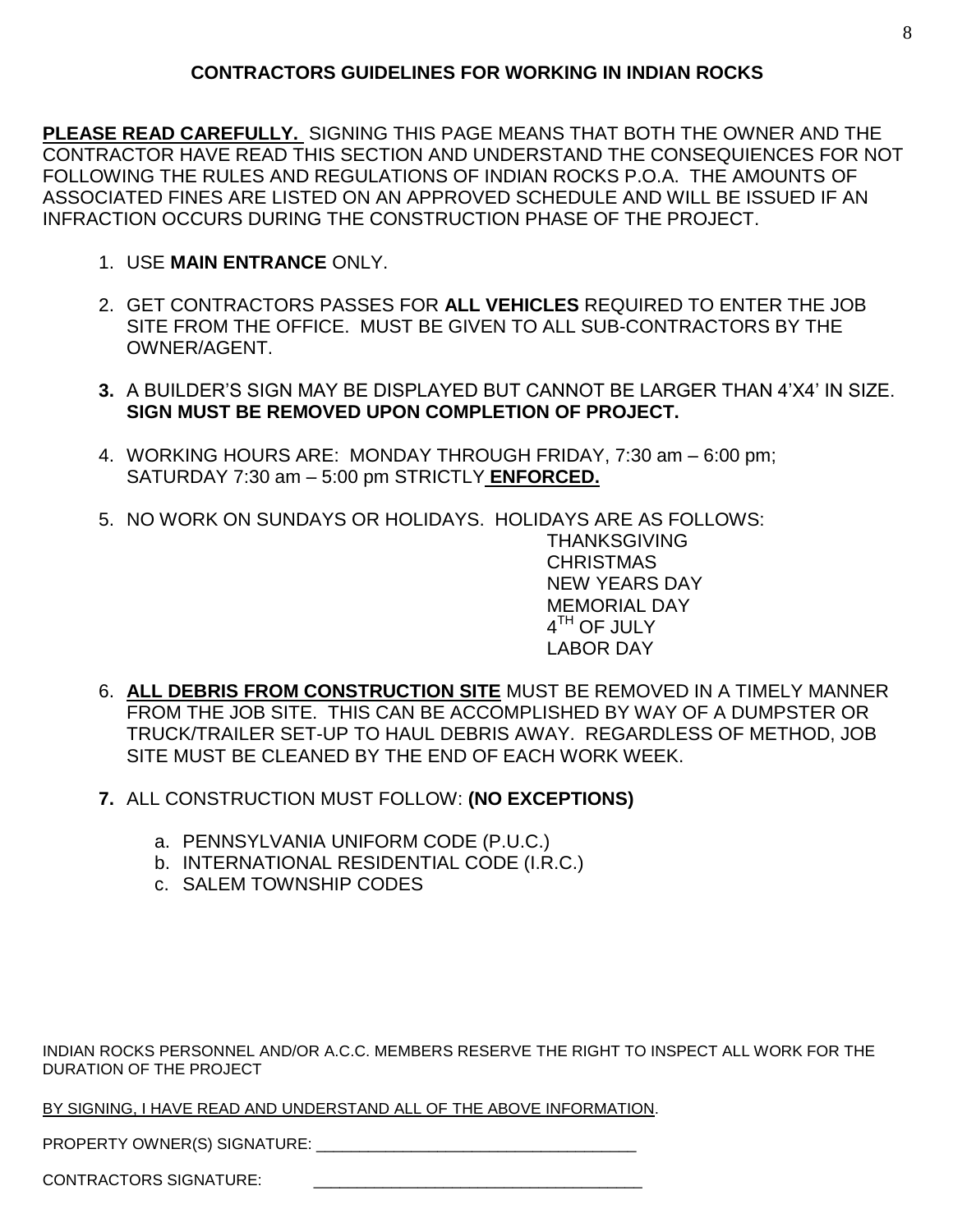## A.C.C. VIOLATIONS - FINES IMPOSED

### **The HOMEOWNER IS THE RESPONSIBLE PERSON for any fines charged because the contractor has violated any rules & regulations.**

### **THE HOMEOWNER WILL HAVE THE FINE CHARGED TO THEIR ACCOUNT AND NO OCCUPANCY PERMIT WILL BE GIVEN UNTIL THE FINE (S) ARE PAID IN FULL TO IRPOA.**

- $\triangleright$  STAINING/PAINTING a house a different color than represented on the ACC building application is a direct violation. No Certificate of Occupancy will be issued until the house is re-stained/painted in accordance with the originally approved earth tone brown color. If a 30-day time period lapses and the violation still exists, the Assoc. has the right to charge the homeowner, as per the Protective Covenants.
- $\triangleright$  THE CONSTRUCTION SITE must be free from debris, construction material, etc. within ten (10) days from the end of the construction and before occupancy permit is issued. A **\$100.00 per day** fine will be imposed against the homeowner until the situation is remedied.
- $\triangleright$  CONTRACTORS are subject to the appropriate fines regarding work hours and days as stated above. NOTE: If the office is not notified for extra time due to concrete not setting, the fine will be imposed. Any violation of working hours is a **\$200.00** fine per incident. Working on Sundays or holidays is a **\$500**.00 fine.
- $\triangleright$  VARIATIONS from the originally approved plans must be submitted to the ACC prior to execution or they will be subject to the following schedule of fines:
	- A change in the location of the structure, garage (if detached) or driveway; **\$500.00**. In addition to the fine, if the change violates the ACC Guidelines, the homeowner will be required to re-locate the improvement to meet the ACC requirements.
	- Additional or change in location of garage doors; **\$200.00**.
	- Any change to type of exterior siding; **\$200.00**. Any change to an unapproved type or style of siding, **\$500.00** and complete removal.
	- A change in exterior colors; **\$100.00**
	- Any change in roof shingle color; **\$200.00.** Any change in roof shingle to an unapproved style or color of shingle**, \$500.00** and complete removal.
	- A contractor, sub-contractor or their employees, who does not clearly display a current contractors sticker on their vehicle will be fined **\$50.00** for each occurrence.
- $\triangleright$  A PROPERTY OWNER doing all types of exterior maintenance/construction work (painting, roofing etc.) other than routine maintenance is required to obtain a permit through the ACC.

INDIAN ROCKS PERSONNEL AND/OR A.C.C. MEMBERS RESERVE THE RIGHT TO INSPECT ALL WORK FOR THE DURATION OF THE PROJECT

## BY SIGNING, I HAVE READ AND UNDERSTAND ALL OF THE ABOVE INFORMATION:

PROPERTY OWNER(S) SIGNATURE: **EXAMPLE** 

CONTRACTORS SIGNATURE: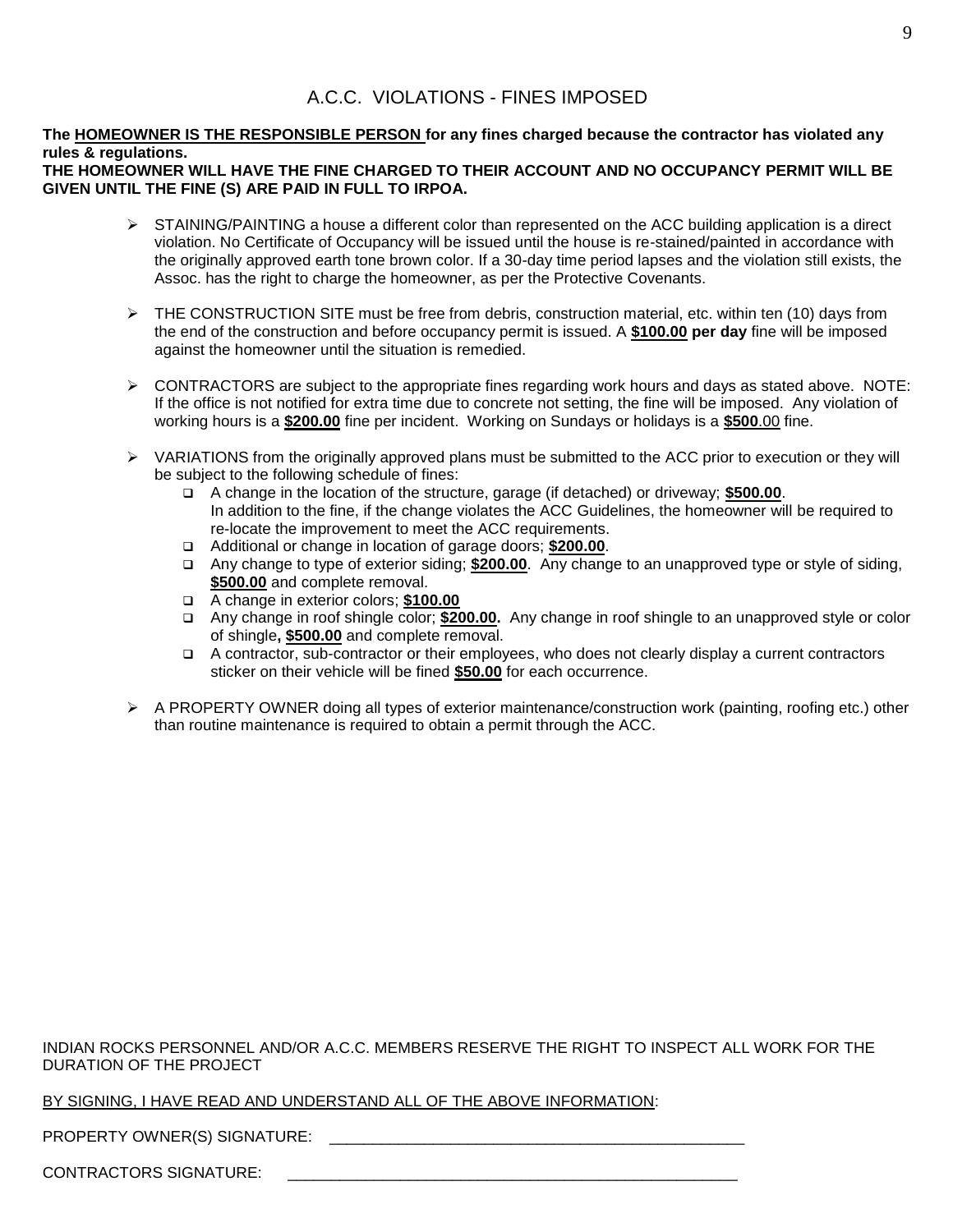# COMPLETION AND OCCUPANCY

- $\triangleright$  Any single family structure or addition, which is erected or moved upon any lot of the properties shall be completely finished within twelve (12) months of the date of approval. Any garage or other sanctioned building approved by the ACC shall be completely finished within six (6) months from the date construction commenced.
- > NO TEMPORARY, lodging of any type is permitted. Permanent occupancy shall take place once the conditions set forth in the occupancy permit are fully met and a copy of the CO is presented to the office.

INDIAN ROCKS PERSONNEL AND/OR A.C.C. MEMBERS RESERVE THE RIGHT TO INSPECT ALL WORK FOR THE DURATION OF THE PROJECT

BY SIGNING, I HAVE READ AND UNDERSTAND ALL OF THE ABOVE INFORMATION:

PROPERTY OWNER(S) SIGNATURE: \_\_\_\_\_\_\_\_\_\_\_\_\_\_\_\_\_\_\_\_\_\_\_\_\_\_\_\_\_\_\_\_\_\_\_\_\_\_\_\_\_\_\_\_\_\_\_

CONTRACTORS SIGNATURE: \_\_\_\_\_\_\_\_\_\_\_\_\_\_\_\_\_\_\_\_\_\_\_\_\_\_\_\_\_\_\_\_\_\_\_\_\_\_\_\_\_\_\_\_\_\_\_\_\_\_\_\_\_